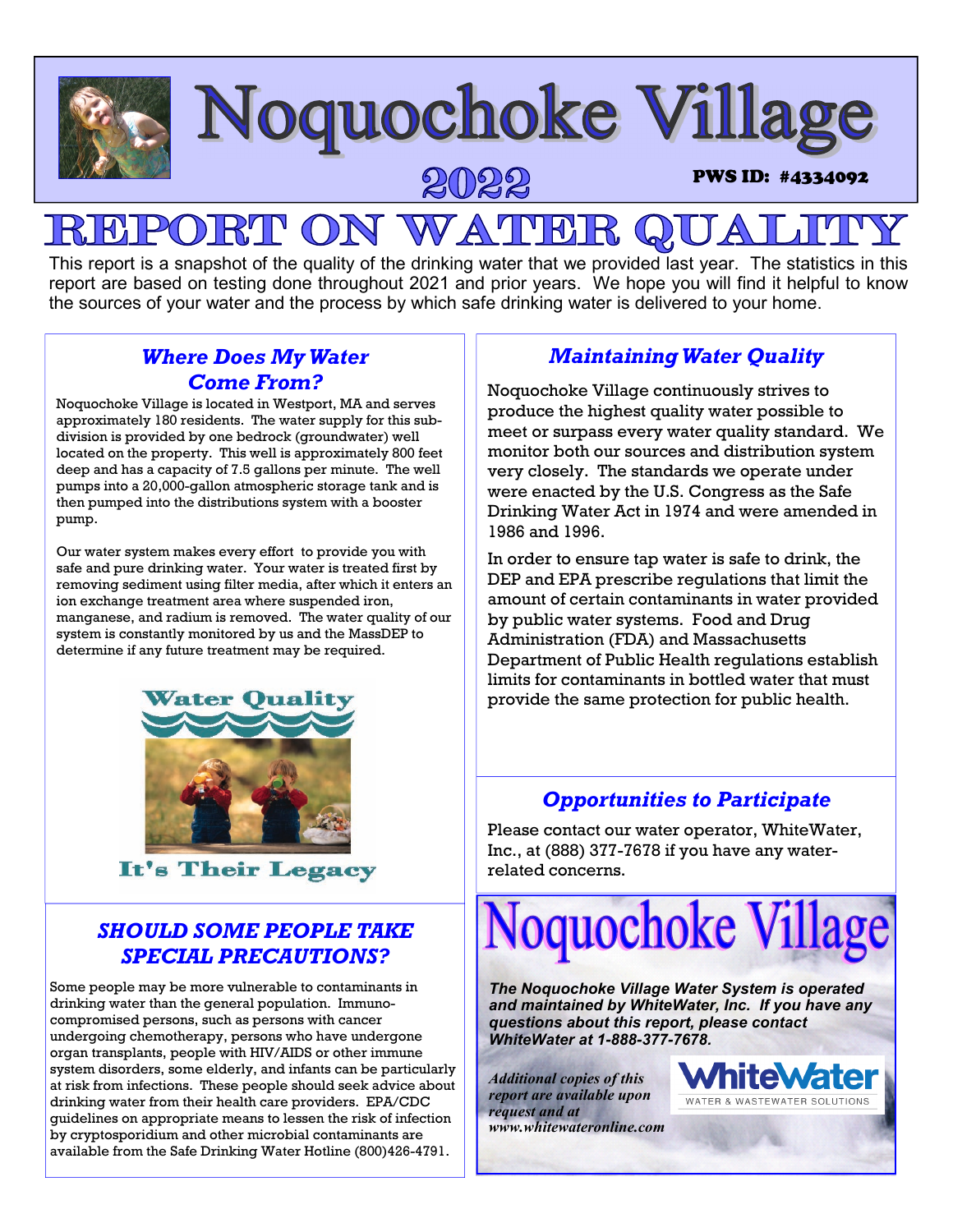## **DISTRIBUTION SYSTEM WATER QUALITY**

This report summarizes only those items detected during sampling - not all contaminants that are monitored.

| <b>Microbial Results</b>                                                                                   | <b>Highest #</b><br><b>Positive</b><br>in a Month | $\vert$ Total # Pos- $\vert$<br>itive | <b>MCL</b> | <b>MCLG</b> | <b>Violation</b> | <b>Possible Source of Contamination</b> |  |
|------------------------------------------------------------------------------------------------------------|---------------------------------------------------|---------------------------------------|------------|-------------|------------------|-----------------------------------------|--|
| Total Coliform                                                                                             |                                                   | 4                                     |            |             | Yes              | Naturally present in the environment    |  |
| E. Coli                                                                                                    |                                                   |                                       | *          |             | No               | l Human and animal fecal waste          |  |
| $\cdots$<br>$\sim$ $\sim$<br>$\mathbf{r}$ , $\mathbf{r}$ , $\mathbf{r}$ , $\mathbf{r}$ , $\mathbf{r}$<br>. |                                                   |                                       |            |             |                  |                                         |  |

\*Compliance with Fecal Coliform / E. Coli MCL is determined upon additional repeat testing.

**Total Coliforms** are bacteria that are naturally present in the environment and are used as an indicator that other, potentially harmful, waterborne pathogens may be present or that a potential pathway exists through which contamination may enter the drinking water distribution system. We found coliforms indicating the need to look for potential problems in the water treatment or distribution. When this occurs, we are required to conduct assessment(s) to identify any problems that were found during these assessments.

| Assessments                                                | Number Required                             | <b>Number</b><br>completed |             | Number of corrective Number of corrective<br>actions required |                                                                | actions completed                         | <b>Assessment Findings</b>                                                                                                                                                                                                                                                                                                                                                                                                                                                                                                      |
|------------------------------------------------------------|---------------------------------------------|----------------------------|-------------|---------------------------------------------------------------|----------------------------------------------------------------|-------------------------------------------|---------------------------------------------------------------------------------------------------------------------------------------------------------------------------------------------------------------------------------------------------------------------------------------------------------------------------------------------------------------------------------------------------------------------------------------------------------------------------------------------------------------------------------|
| Level 1 Assessment                                         |                                             |                            |             |                                                               |                                                                |                                           | On 7/12/21 two routine samples showed the pres-<br>ence of coliforms. Follow-up samples on 7/14/21<br>also tested positive. The storage tank was chlo-<br>rinated on 7/16/21 and the distribution system<br>was flushed. Samples taken on 7/21/21 came out<br>clean. Although no specific cause was found for<br>the contamination, we suspect the screens on the<br>storage tank vent may have contributed to the<br>contamination. All subsequent samples were<br>clean and no further action was found to be nec-<br>essary. |
| <b>Lead &amp;</b><br>Date(s)<br><b>Collected</b><br>Copper | 90 <sup>th</sup><br>Percentile<br>of Sample | <b>Action</b><br>Level     | <b>MCLG</b> | # of Sites<br>sampled                                         | # of<br><b>Sites</b><br><b>Above</b><br><b>Action</b><br>Level | <b>Exceeds</b><br><b>Action</b><br>Level? | <b>Possible Source of Contamination</b>                                                                                                                                                                                                                                                                                                                                                                                                                                                                                         |
| Lead (ppb)<br>2021                                         | 0                                           | 15                         | 0           | 10                                                            | $\mathbf{0}$                                                   | No                                        | Corrosion of household plumbing systems                                                                                                                                                                                                                                                                                                                                                                                                                                                                                         |

Copper (ppm) 0.093 1.3 1.3 No Corrosion of household plumbing systems

#### **Key to Tables**

- ppm Parts per million, corresponds to one penny in \$10,000
- ppb Parts per billion, corresponds to one penny in \$10,000,000
- ppt—Parts per trillion, corresponds to one penny in \$10 billion
- pCi/L Picocuries per liter (a measure of radioactivity)
- ND Not detected
- n/a not applicable
- RAA –Running annual average
- TT—Treatment technique

#### **TESTING FOR LEAD**

If present, elevated levels of lead can cause serious health problems, especially for pregnant women and young children. Lead in drinking water is primarily from materials and components associated with service lines and home plumbing. **Noquochoke Village** is responsible for providing high quality drinking water, but cannot control the variety of materials used in plumbing components. When your water has been sitting for several hours, you can minimize the potential for lead exposure by flushing your tap for 30 seconds to 2 minutes before using water for drinking or cooking. If you are concerned about lead in your water, you may wish to have your water tested. Information on lead in drinking water, testing methods, and steps you can take to minimize exposure is available from the Safe Drinking Water Hotline or at http://www.epa.gov/safewater/lead.

### **SOURCE WATER CHARACTERISTICS**

The sources of drinking water in the United States (both tap water and bottled water) include rivers, lakes, streams, ponds, reservoirs, springs, and wells. As water travels over the surface of the land or through the ground, it dissolves naturally occurring minerals, and in some cases, radioactive material, and can pick up substances resulting from the presence of animals or from human activity.

Contaminants that may be present in source water include:

- Microbial contaminants, such as viruses and bacteria, which may come from sewage treatment plants, septic systems, agricultural livestock operations, and wildlife.
- Inorganic contaminants, such as salts and metals, which can be naturally occurring or

result from urban storm water runoff, industrial or domestic wastewater discharges, oil and gas production, mining, or farming.

- Pesticides and herbicides, which may come from a variety of sources such as agriculture, urban storm water runoff, and residential uses.
- Organic chemical contaminants, including synthetic and volatile organic chemicals, which are by-products of industrial processes and petroleum production. These contaminants can also come from gasoline storage, urban storm water runoff, and septic systems.
- Radioactive contaminants, which can be naturally occurring or be the result of oil and gas production and mining activities.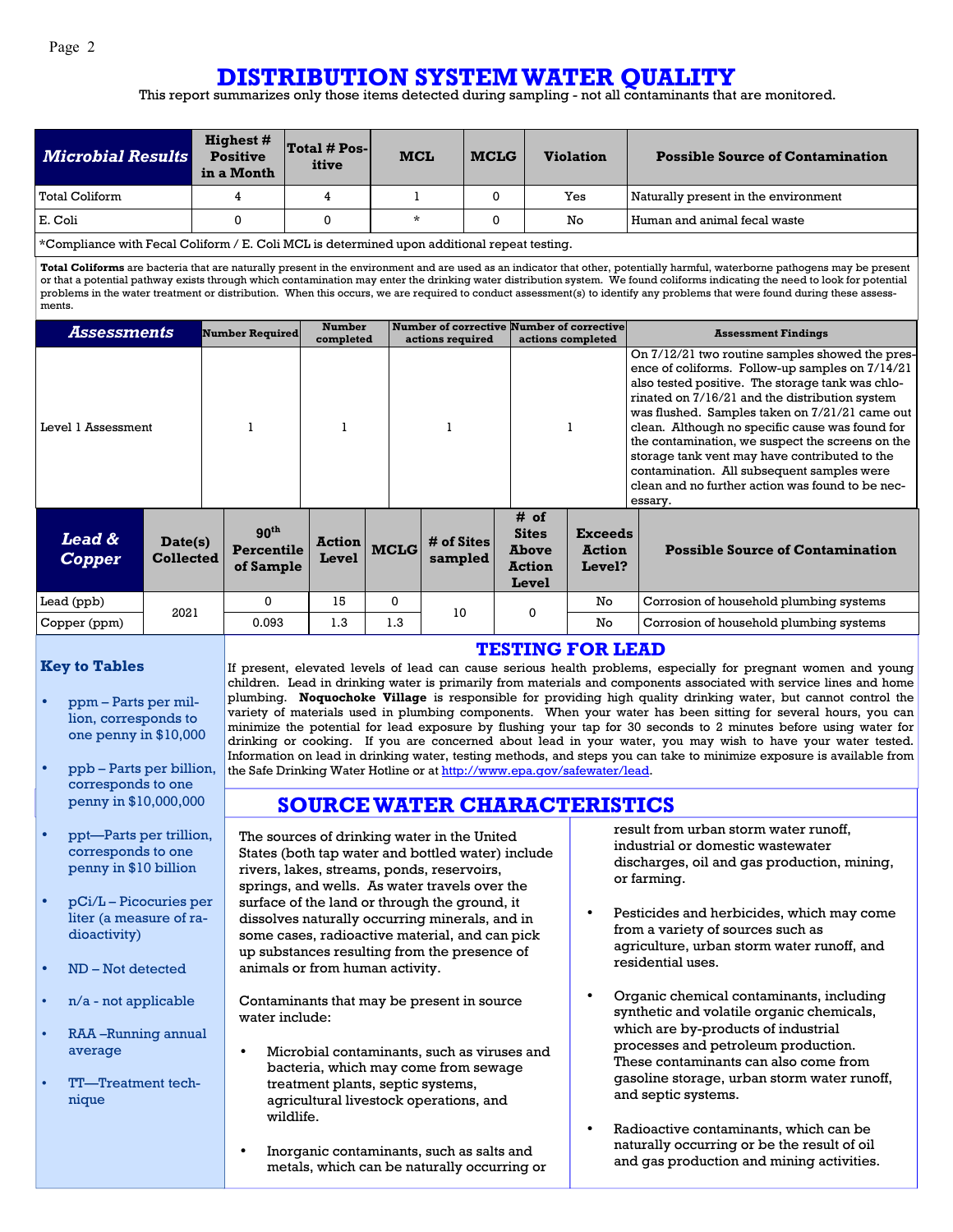## **SUMMARY OF FINISHED WATER CHARACTERISTICS**

| <b>Regulated</b><br><b>Contaminants</b>       | Date(s)<br><b>Collected</b> | <b>Highest</b><br><b>Detect</b><br><b>Value</b> | Range<br><b>Detected</b> | <b>MCL</b>  |          | <b>MCLG</b> Violation                    | <b>Possible Source of Contamination</b>                                                                                             |
|-----------------------------------------------|-----------------------------|-------------------------------------------------|--------------------------|-------------|----------|------------------------------------------|-------------------------------------------------------------------------------------------------------------------------------------|
| <b>Inorganic Contaminants</b>                 |                             |                                                 |                          |             |          |                                          |                                                                                                                                     |
| Fluoride (ppm)                                | 5/11/21                     | 0.7                                             | n/a                      | 4           | 4        | No                                       | Erosion of natural deposits; water additive which pro-<br>motes strong teeth; discharge from fertilizer and alumi-<br>num factories |
| Nitrate (ppm)                                 | 5/11/21                     | 0.154                                           | n/a                      | 10          | 10       | No                                       | Runoff from fertilizer use; leaching from septic tanks;<br>sewage; erosion of natural deposits                                      |
| Perchlorate (ppb)                             | 9/20/21                     | 0.104                                           | n/a                      | 2.          | n/a      | No                                       | Rocket propellants; fireworks, munitions, flares, blast-<br>ing agents                                                              |
| <b>Radioactive Contaminants</b>               |                             |                                                 |                          |             |          |                                          |                                                                                                                                     |
| <b>Gross Alpha Emitters</b><br>(pCi/L)        | 2/25/20                     | 7.7                                             | n/a                      | 15          | $\Omega$ | No                                       | Erosion of natural deposits                                                                                                         |
| Radium 226 & 228 (pCi/L)<br>(combined values) | 2/25/20                     | 1.43                                            | n/a                      | 5           | $\Omega$ | No                                       | Erosion of natural deposits                                                                                                         |
| <b>Unregulated</b>                            | Date(s)<br><b>Collected</b> | <b>Result or</b><br>Range                       | <b>Average</b>           | <b>SMCL</b> |          | <b>ORSG or Health</b><br><b>Advisory</b> | <b>Possible Source of Contamination</b>                                                                                             |
| <b>Inorganic Contaminants</b>                 |                             |                                                 |                          |             |          |                                          |                                                                                                                                     |
| Sodium (ppm)                                  | 5/11/21                     | 12                                              | n/a                      |             |          | 20                                       | Natural sources; runoff from use as salt on roadways;<br>by-product of treatment process.                                           |
| <b>Radiological Contaminants</b>              |                             |                                                 |                          |             |          |                                          |                                                                                                                                     |
| Radon $(pCi/L)$                               | 2018                        | 4990-8160                                       | 5390                     |             |          | 10.000                                   | Natural Sources                                                                                                                     |

**Sodium** is a naturally-occurring common element found in soil and water. It is necessary for the normal functioning of regulating fluids in human systems. Some people, however, have difficulty regulating fluid volume as a result of several diseases, including congestive heart failure and hypertension. The guideline of 20 mg/L for sodium represents a level in water that physicians and sodium sensitive individuals should be aware of in cases where sodium exposures are being carefully controlled. For additional information, contact your health care provider, your local board of health or the New Hampshire Department of Environmental Services at (603) 271-3503.

**Radon** is a radioactive gas that you cannot see, taste, or smell. It is found throughout the U.S. Radon can move up through the ground and into a home through cracks and holes in the foundation. Radon can build up to high levels in all types of homes. Radon can also get into indoor air when released from tap water from showering, washing dishes, and other household activities. Compared to radon entering the home through soil, radon entering the home from tap water will in most cases be a small source of radon in indoor air. Radon is a known human carcinogen. Breathing air containing radon can lead to lung cancer. Drinking water containing radon can lead to lung cancer. Drinking water containing radon may also cause increase risk of stomach cancer. If you are concerned about radon in your home, test the air in your home. Testing is inexpensive and easy. Fix your home if the level of radon in your air is 4 picocuries per liter of air (pCi/L) or higher. There are simple ways to fix a radon problem that aren't too costly. For additional information, call the Massachusetts Department of Public Health, Radon Program at 413-586-7525 or call EPA's Radon Hotline (800-SOS-RADON).

| Secondary<br><b>Contaminants</b>   | Date(s)<br><b>Collected</b> | <b>Result or</b><br>Range | Average | <b>SMCL</b> | <b>ORSG or Health</b><br><b>Advisory</b> | <b>Possible Source of Contamination</b>                          |
|------------------------------------|-----------------------------|---------------------------|---------|-------------|------------------------------------------|------------------------------------------------------------------|
| Manganese (ppb)                    | 2019                        | 12-56                     | 37.25   | 50          | 300                                      | Erosion of natural deposits, leaching from plumbing<br>materials |
| $1.770$ mm $7.7$<br>---<br>$- - -$ | .                           |                           |         |             |                                          | $\sim$ $\sim$                                                    |

\*US EPA and MassDEP have established health advisory levels for manganese to protect against concerns of potential neurological effects.

#### **SOME TERMS DEFINED**

**Action Level (AL):** *The concentration of a contaminant which, if exceeded, triggers a treatment or other requirement which a water system must follow.* 

**Level 1 Assessment:** *A Level 1 Assessment is a study of the water system to identify potential problems and determine (if possible) why total coliform bacteria have been found in the water system.* 

**Maximum Contaminant Level Goal (MCLG):** *The level of a contaminant in drinking water below which there is no known or expected risk to health. MCLG's allow for a margin of safety* 

**Maximum Contaminant Level (MCL):** *The highest level of a contaminant that is allowed in drinking water. MCL's are set as close to the MCLG's as feasible using the best available treatment technology.* 

**Secondary Maximum Contaminant Level (SMCL):** *These standards are developed to protect the aesthetic qualities of drinking water and are not health based.* 

**Massachusetts Office of Research and Standards Guideline (ORSG):** *This is the concentration of a chemical in drinking water, at or below which, adverse, non-cancer health effects are likely to occur after chronic (lifetime) exposure. If exceeded, it serves as an indicator of the potential need for further action.* 

**Total Coliform:** *A bacteria that indicates other potentially harmful bacteria may be present.* 

**Unregulated Contaminants:** *Unregulated contaminants are those for which EPA has not established drinking water standards. The purpose of unregulated contaminant monitoring is to assist EPA in determining their occurrence in drinking water and whether future regulation is warranted.* 

**90th Percentile:** *Out of every 10 homes, 9 were at or below this level.*